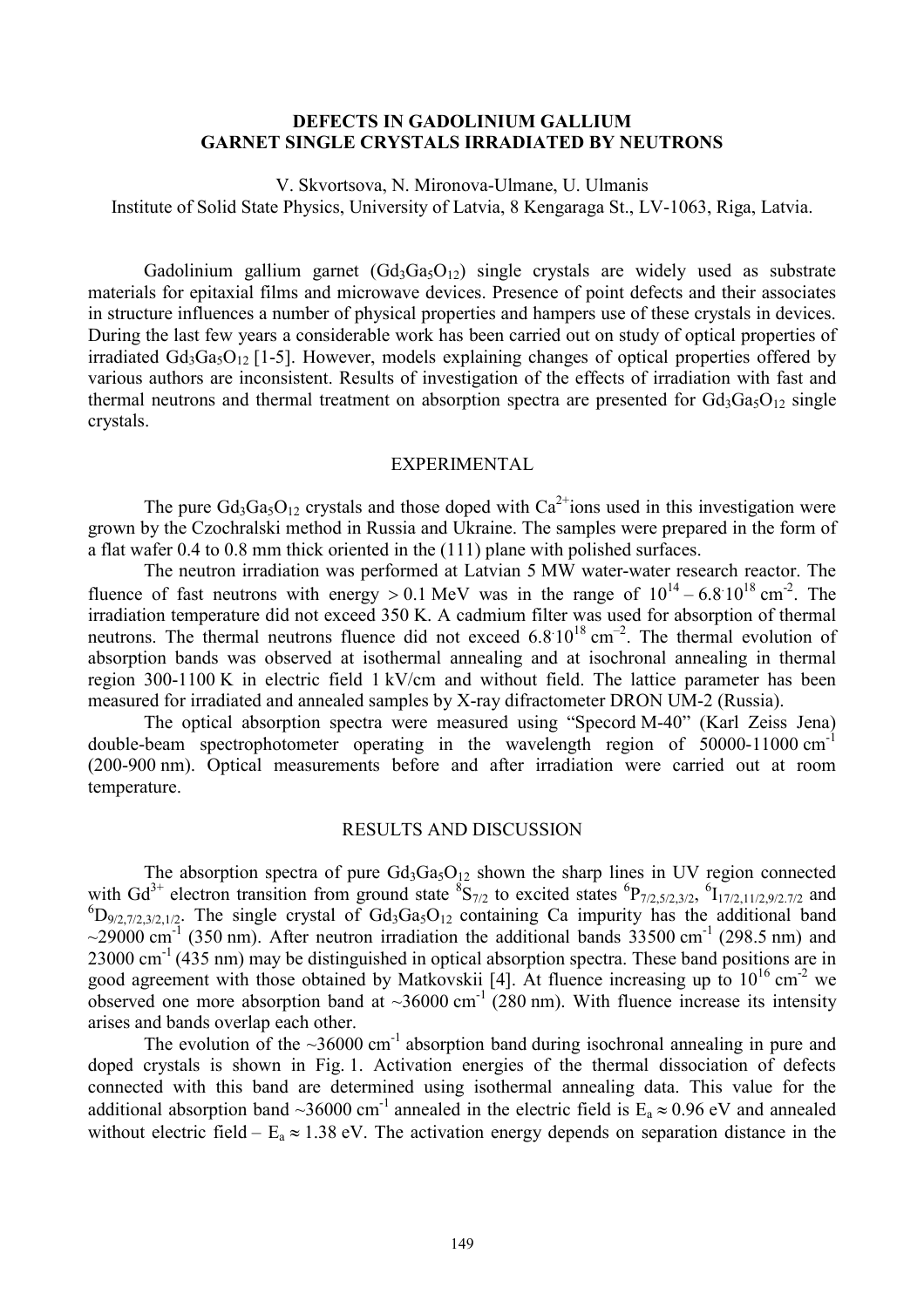vacancy-interstitial ion pair and increases with growth of this distance. The distortion around this close pair reduces the displacement activation energy of interstitial ions [6]. The obtained results allow suggest that the thermal destruction of bands is related to the migration of interstitial ions.<br> $\frac{1}{670}$   $\frac{1}{10}$ ,  $\frac{1}{10}$ 



Fig. 1 Intensity of the  $\sim$ 36000 cm<sup>-1</sup> absorption band as function of annealing temperature for  $Gd_3Ga_5O_{12}$ irradiated with fast neutrons:  $\times$  – annealed in electric field;  $+$  – annealed without field; and  $Gd_3Ga_5O_{12}$ :Ca:  $\diamondsuit$  – annealed without field.

Fig. 2. Lattice parameter of  $Gd_3Ga_5O_{12}$  as a function of neutron fluence: $\bullet$  – fast neutrons,  $\triangle$  – thermal neutrons. Lattice parameter of  $Gd_3Ga_5O_{12}$  as a function of annealing temperature:  $\bullet$  – fast neutrons,  $\triangle$  – thermal neutrons.

The change of lattice parameter after irradiation with fast and thermal neutrons and after isochronal annealing is shown in Fig. 2. One can see that the fluence increase produces the considerable growth of the lattice parameter. The isochronal annealing up to 1100 K restores the lattice parameter and absorption spectra revert to the original shape.

The magnitude of gadolinium entering in octahedral sublattice may be determined from the lattice parameter change. The magnitude of gadolinium entering in octahedral sublattice was estimated using the lattice parameter change and the equation from Allibert at al. [7]. This value is 0.011 for nonirradiated crystal, 0.345 in the case of irradiation with thermal neutrons (maximum fluence 6.7 10<sup>18</sup> cm<sup>-2</sup>) and 0.218 in the case of irradiation with fast neutrons. The Gd<sub>3</sub>Ga<sub>5</sub>O<sub>12</sub> lattice parameter depends not only on gadolinium and gallium correlation in a crystal [8] and presence of oxygen vacancies [9] but also on presence of vacancies in gallium sublattice [10], which is in agreement with conditions of the  $Gd_3Ga_5O_{12}$  single crystal growth [11].

During irradiation of the samples, the radiation energy is mainly spent on excitation of the electron subsystem of the crystal, i.e. on ionizing. A part of radiation energy is lost during elastic collisions of radiation particles or secondary ones with crystal atoms. There are different ways in which atoms can be displaced by elastic collision processes, but it is evident that in any case a certain minimum amount of energy has to be used for displacement of a lattice ion [12]. If oxygen vacancies are present in the crystal, they should form electron traps and produce  $F^+$  centers under exposure to ionizing radiation. The energy levels of  $F^+$  center vary widely in oxide hosts. In yttrium aluminium garnet (YAG), three broad optical absorption bands at 800, 450 and 350 nm have been identified as transition of the  $F^+$  center [13, 14]. However, the  $F^+$  center in YAG is unstable at room temperature. If the F<sup>+</sup> center exists in  $Gd_3Ga_5O_{12}$ , it also may be unstable at room temperature [15]. The displacement defect formation in gadolinium gallium garnet single crystals under electron and